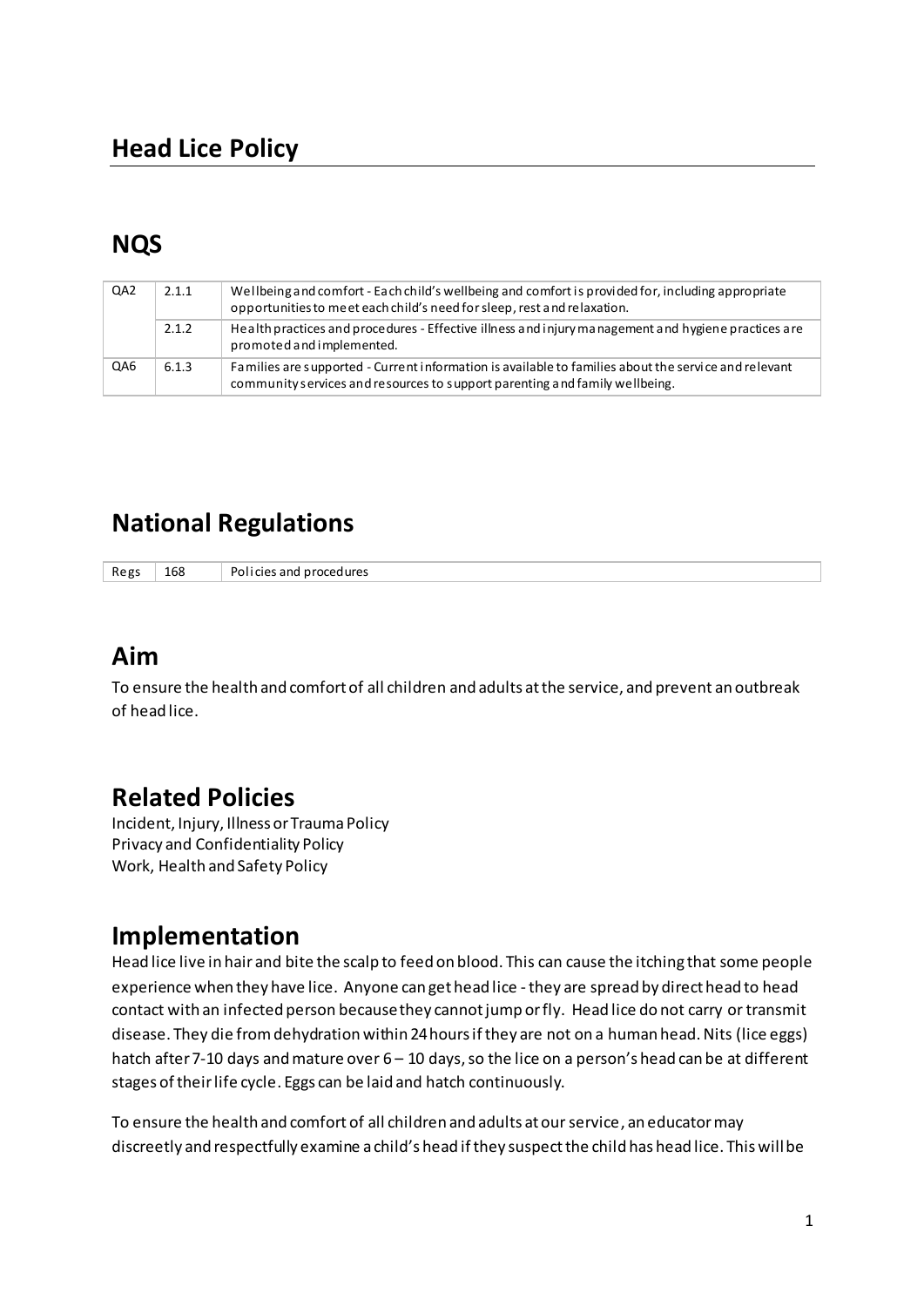done in a way which does not embarrass the child or infringe their right to privacy and confidentiality.

If head lice are identified:

- educators will advise the child's parents or authorised nominees as soon as possible and complete an incident , injury, trauma and illness record
- educators will monitor the child during all activities and routines to ensure there is no head to head contact with other children eg through cuddling. Educators will not isolate the child. If educators believe it will be difficult to prevent head to head contact, for example because of the child's age or behaviour, parents or authorised nominees will be contacted to collect the child
- the child must be treated at home with the 'condition and comb' method, chemical lice treatment or a combination of both methods. Please see attachment A for further detail . Information about the treatment options will be provided to families. Educators will also advise parents to check all family members for head lice
- the child may return to the service the following day if effective head lice treatment has commenced and there are no live lice on the child's head. If live lice are detected either on arrival or during the day, parents will be asked to take the child home
- the Centre Manager will ensure all service families are aware there has been an incidence of head lice at the service by placing a notice on the parent notice board & via email communication

If a family discovers their child has head lice and we are not yet aware of this situation, families must advise the Centre Manager as soon as possible. This will allow us to check all children at the service if appropriate.

Educators, staff and volunteers who have head lice will not attend the service while live lice are present, and will treat the lice using one or both of the methods in Attachment A.

## **Sources**

**Education and Care Services National Regulations 2012 National Quality Standard Staying Healthy 5th edition NHMRC Better Health Victoria** 

## **Review**

The policy will be reviewed annually by:

- Management
- Employees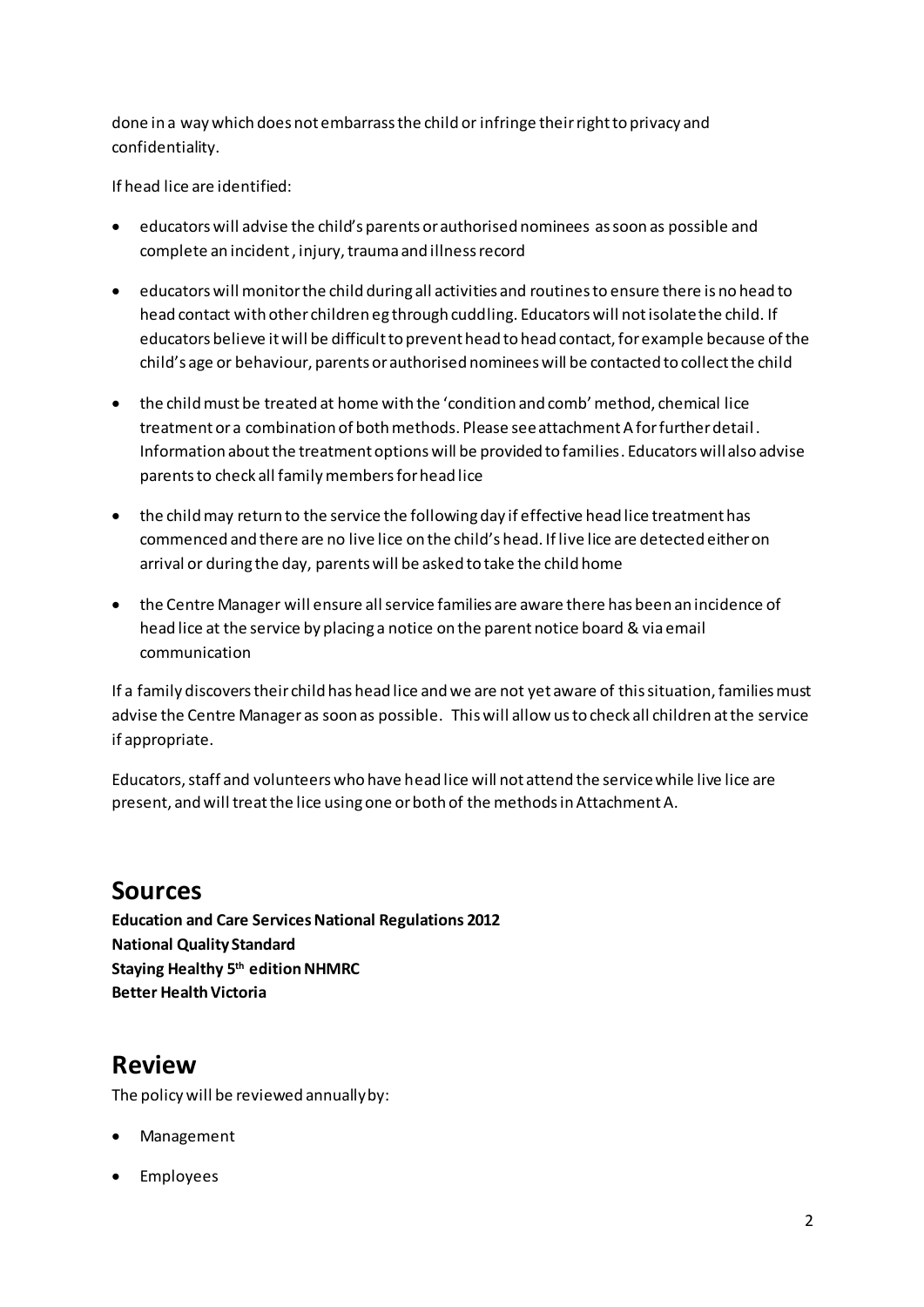- Families
- Interested Parties

Last reviewed: <insert date here> Date for next review: <insert date here>